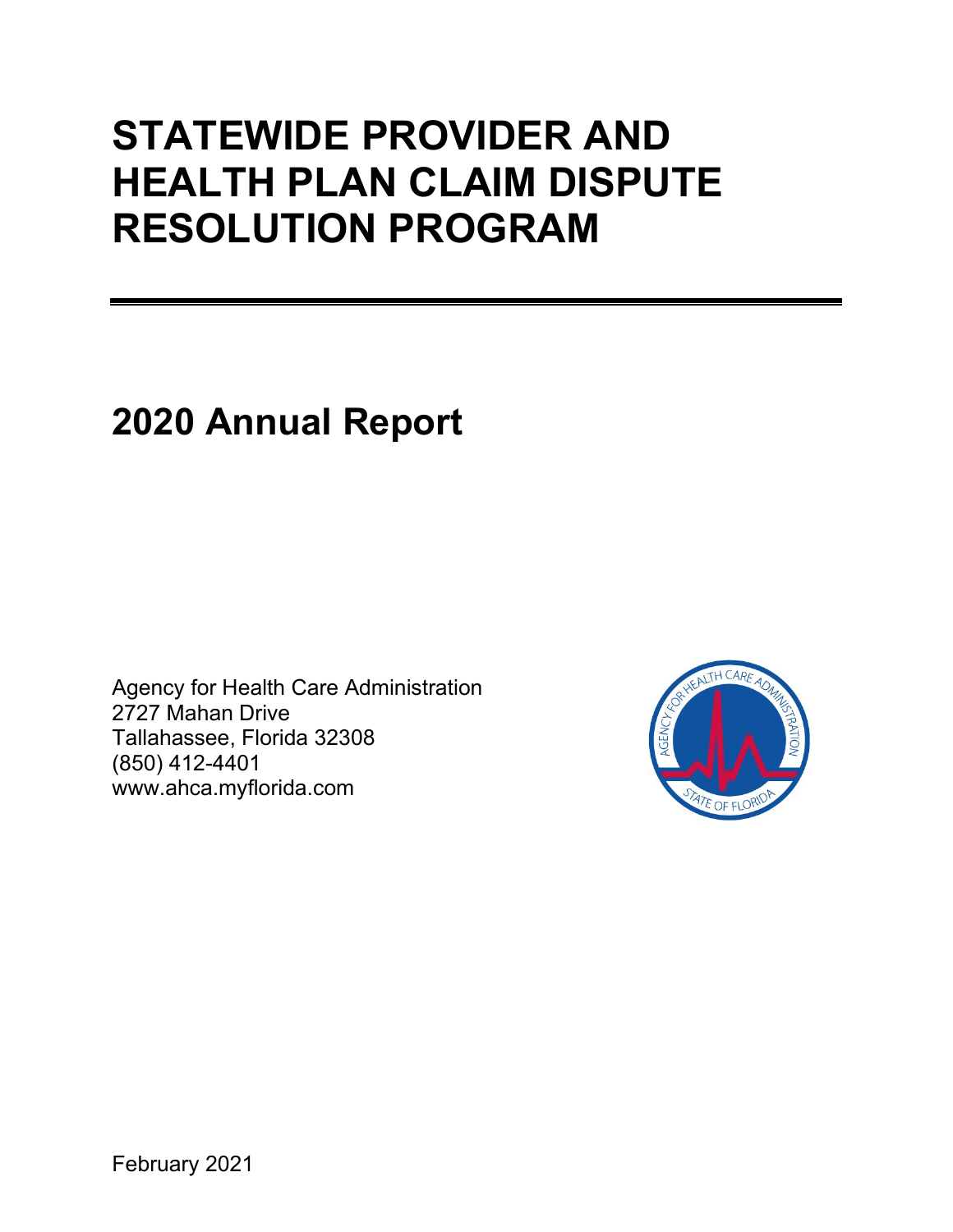## **Statewide Provider and Health Plan Claim Dispute Resolution Program**

### **Annual Report for Data Collected in 2020**

Pursuant to the provisions of section 408.7057, Florida Statutes (F.S.), the Agency for Health Care Administration (Agency) is required to submit a report to the Governor and the Legislature by February 1st of each year on the status of the Statewide Provider and Health Plan Claim Dispute Resolution Program. Section 408.7057(2)(g)2., F.S., specifically requires the report to enumerate claims dismissed, defaults issued and failures to comply with Agency final orders issued under this section.

#### **Program Description**

The Statewide Provider and Health Plan Claim Dispute Resolution Program was established by the 2000 Florida Legislature to provide assistance to contracted and non-contracted providers and managed care organizations for resolution of claim disputes that were not resolved by the provider and the managed care organization. The statute requires the Agency to contract with a resolution organization to timely review and consider claim disputes and submit its recommendation to the Agency. The Agency's responsibility is to issue a final order adopting the recommendation of the resolution organization.

After adopting the rule necessary to implement the program (59A-12.030, Florida Administrative Code (F.A.C.)), the Agency issued a "Request for Proposals", and entered into a contract with MAXIMUS, Inc. to review claim disputes. MAXIMUS has been reviewing claim disputes since May 1, 2001.

MAXIMUS operates a toll-free hotline (1-866-763-6395, Option 2) to provide information and dispute application forms to interested parties. The cost of the program is borne by users of the dispute program. The entity that does not prevail in the Agency's final order must pay the associated review costs. In cases where both parties prevail in part the review costs must be shared. The review costs are determined by MAXIMUS and depend largely on the complexity of the cases submitted.

Initially the program was designed to resolve only disputes between providers, health maintenance organizations (HMOs), prepaid health clinics (PHCs), exclusive provider organizations (EPOs) and prepaid health plans (PHPs). In 2002, the Legislature expanded the program to include other insurers offering major medical expense insurance policies and preferred provider organizations (PPOs). The revision also strengthened the ability of the resolution organization to enforce review timeframes and the timely submission of information requested. The types of claims eligible under the program are further defined in Rule 59A-12.030, F.A.C., consistent with statutory provisions. In 2018, the Agency added a provision to the 2018-2023 Statewide Medicaid Managed Care (SMMC) contract. The provision requires that all SMMC plans participate in the arbitration process.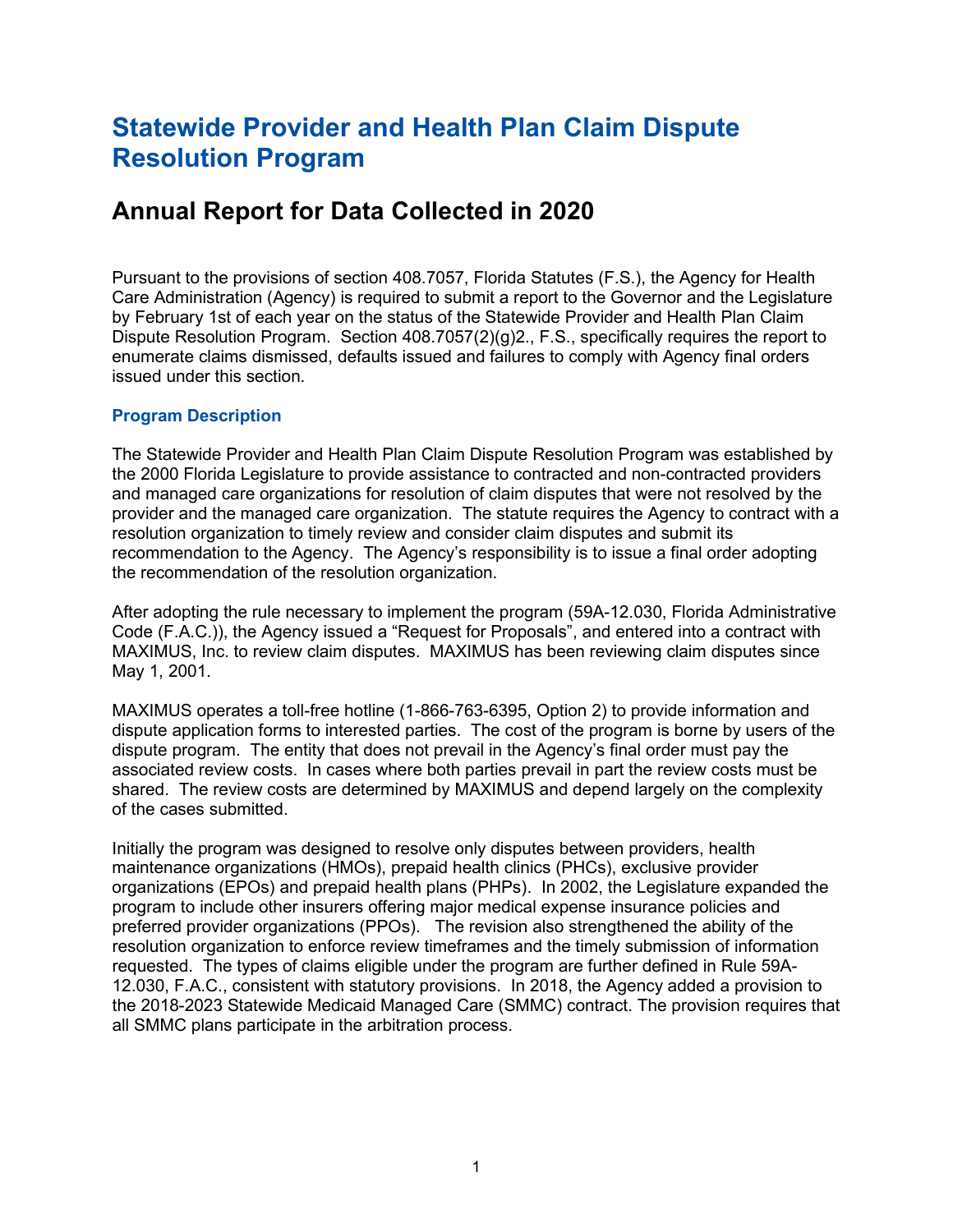#### **Eligible Claims**

The following claim disputes can be submitted by physicians, hospitals, institutions, other licensed health care providers, HMOs**,** PHCs, EPOs, PHPs, major medical expense health insurance policies offered by a group or an individual health insurer, and PPOs.

- $\triangleright$  Claim disputes for services rendered after October 1, 2000 (the effective date of the initial legislation).
- $\triangleright$  Claim disputes related to payment amounts only (provider disputes payment amounts received, or HMO disputes payback amounts). Claim disputes related exclusively to late payment are not eligible.
- $\triangleright$  Hospitals and physicians are required to aggregate claims (for one or more patients for same insurer) by type of service to meet certain minimum thresholds:

| - Hospital Inpatient Claims (contracted providers)      | \$25,000 |
|---------------------------------------------------------|----------|
| - Hospital Inpatient Claims (non-contracted providers)  | \$10,000 |
| - Hospital Outpatient Claims (contracted providers)     | \$10,000 |
| - Hospital Outpatient Claims (non-contracted providers) | \$3,000  |
| - Physicians                                            | \$500    |
| - Rural Hospitals                                       | None     |
| - Other Providers                                       | None     |
|                                                         |          |

#### **Ineligible Claims**

- $\triangleright$  Claims for less than the minimum amounts listed above for each type of service
- $\triangleright$  Claim disputes that are the basis for an action pending in State/Federal court
- $\triangleright$  Claim disputes that are subject to an internal binding managed care organization's resolution process for contracts entered into prior to October 1, 2000
- $\triangleright$  Claims solely related to late payment and/or late processing
- $\triangleright$  Interest payment disputes
- $\triangleright$  Medicare claim disputes that are part of a Medicare Managed Care internal grievance or that qualify for a Medicare reconsideration appeal
- $\triangleright$  Medicaid claim disputes that are part of a Medicaid Fair Hearing
- $\triangleright$  Claims related to health plans not regulated by the State of Florida
- $\triangleright$  Claims filed more than 12 months after a final determination by a health plan or provider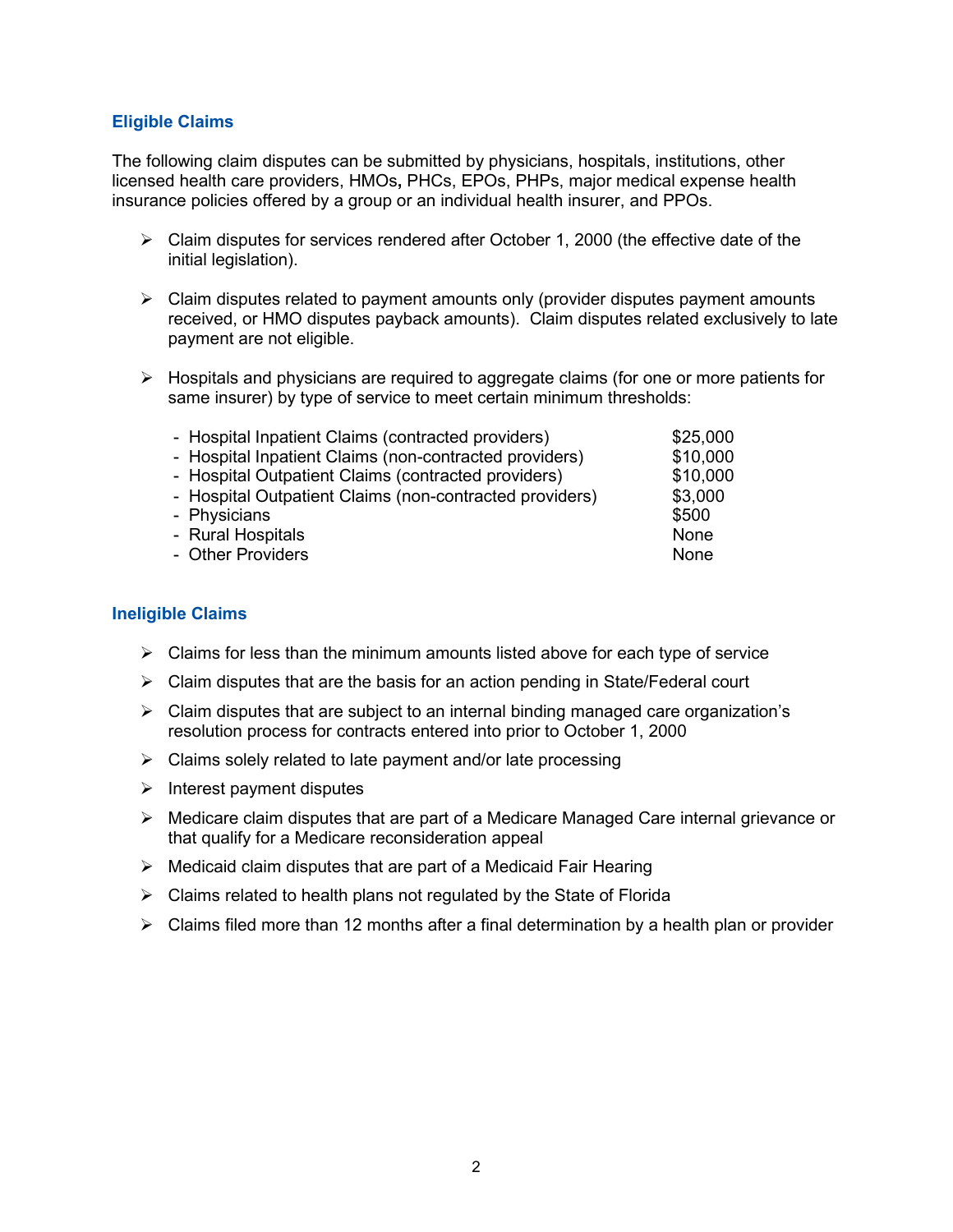#### **Claim Disputes**

In 2020, 68 claim disputes were filed by hospitals, practitioners, institutions, and other licensed health care providers for consideration. Forty-one of the 68 claim disputes filed were accepted as eligible claims for review as indicated below.

| Case          | <b>Provider Name</b>                          | <b>Respondent</b>                                                      | <b>Disputed</b> | Case                                                        |
|---------------|-----------------------------------------------|------------------------------------------------------------------------|-----------------|-------------------------------------------------------------|
| <b>Number</b> |                                               |                                                                        | <b>Amount</b>   | <b>Outcome</b>                                              |
| FL19-000038   | <b>Jackson South Medical</b><br>Center        | Molina Healthcare of<br>Florida, Inc. (Medicaid)                       | \$133,770.46    | <b>Final Order</b><br><b>Amount Awarded</b><br>\$133,770.46 |
| FL19-000040   | <b>Holy Cross Emergency</b><br>Physicians, PA | Humana Medical Plan,<br>Inc.                                           | \$34,471.85     | <b>Final Order</b><br><b>Amount Awarded</b><br>\$34,471.85  |
| FL19-000041   | <b>Holy Cross Emergency</b><br>Physicians, PA | Humana Medical Plan.<br>Inc.                                           | \$19,651.32     | <b>Final Order</b><br><b>Amount Awarded</b><br>\$19.651.32  |
| FL20-000006   | <b>Advent Health Celebration</b>              | UnitedHealthcare of<br>Florida, Inc. (UMR)                             | \$86,352.56     | Dismissed /<br>Ineligible                                   |
| FL20-000008   | Jackson Memorial Hospital                     | WellCare of Florida, Inc.<br>d/b/a Staywell<br>(Medicaid)              | \$418,240.35    | Withdrawn by<br>Provider                                    |
| FL20-000009   | Advent Health Orlando                         | Aetna Health Plan, Inc.                                                | \$73,001.91     | <b>Health Plan</b><br>Opted-Out                             |
| FL20-00013    | Jackson Memorial Hospital                     | Florida MHS, Inc. d/b/a<br>Magellan Complete<br>Care (Medicaid)        | \$271,175.31    | <b>Final Order</b><br>No Award                              |
| FL20-000016   | Jackson Memorial Hospital                     | United Healthcare<br><b>Community Plan</b><br>(Medicaid)               | \$65,125.99     | Dismissed /<br>Ineligible                                   |
| FL20-000021   | Jackson Memorial Hospital                     | Sunshine State Health<br>Plan, Inc.                                    | \$54,109.68     | Withdrawn by<br>Provider                                    |
| FL20-000022   | Factor Pharmacy, LLC                          | <b>Simply Healthcare</b><br>Plans, Inc. (Medicaid)                     | \$10,086.70     | Withdrawn by<br>Provider                                    |
| FL20-000024   | Vitas Healthcare Corporation                  | Molina Healthcare of<br>Florida, Inc.                                  | \$40.939.92     | <b>Final Order</b><br><b>Amount Awarded</b><br>\$12,522.36  |
| FL20-000025   | Jackson Memorial Hospital                     | Aetna Better Health of<br>Florida, Inc. (Medicaid)                     | \$69,757.20     | <b>Final Order</b><br><b>Amount Awarded</b><br>\$69,757.20  |
| FL20-000027   | Pediatric Neurology, P.A.                     | WellCare of Florida<br>d/b/a Staywell<br>(Medicaid)                    | \$54,655.19     | Withdrawn by<br>Provider                                    |
| FL20-000028   | Dynamiks Home Care Inc.                       | Florida True Health Inc.<br>d/b/a Prestige Health<br>Choice (Medicaid) | \$19,500.00     | Withdrawn by<br>Provider                                    |
| FL20-000029   | Landmark Hospital of<br>Southwest             | Health Options Inc.<br>(BCBS)                                          | \$65,609.15     | <b>Health Plan</b><br>Opted Out                             |
| FL20-000030   | Brown Plastic and<br>Reconstruction           | Aetna Health Plan                                                      | \$42,150.76     | <b>Final Order</b><br><b>Amount Awarded</b><br>\$42,150.76  |

#### **Eligible Claims Accepted for Review**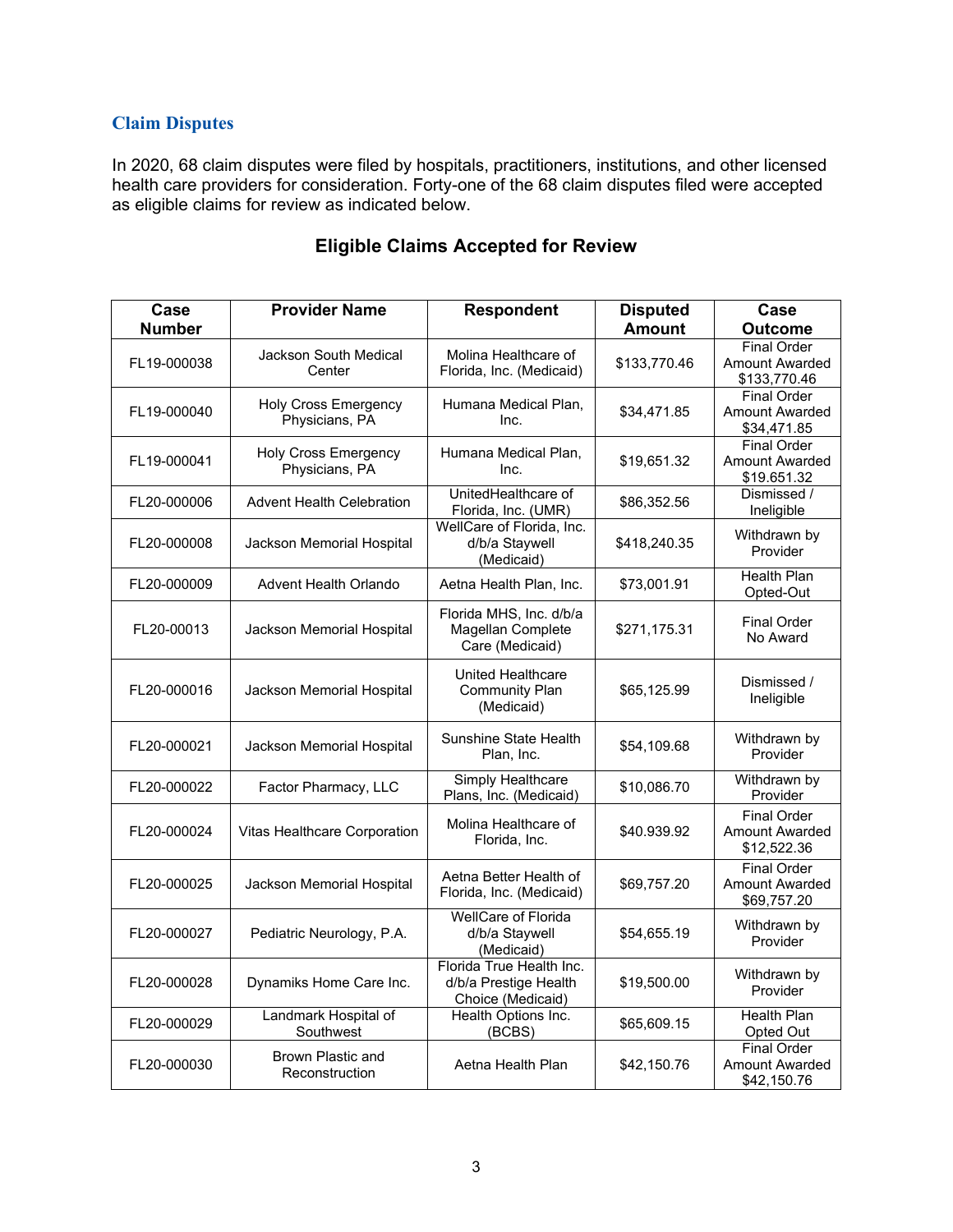| Case<br><b>Number</b> | <b>Provider Name</b>                     | <b>Respondent</b>                                               | <b>Disputed</b><br><b>Amount</b> | Case<br><b>Outcome</b>                                      |
|-----------------------|------------------------------------------|-----------------------------------------------------------------|----------------------------------|-------------------------------------------------------------|
|                       |                                          |                                                                 |                                  | <b>Final Order</b>                                          |
| FL20-000031           | Brown Plastic and<br>Reconstruction      | UnitedHealthcare of<br>Florida, Inc.                            | \$115,981.15                     | <b>Amount Awarded</b><br>\$115,981.15                       |
| FL20-000032           | Jackson Memorial Hospital                | Ambetter by Sunshine<br>Health                                  | \$157,832.46                     | Withdrawn by<br>Provider                                    |
| FL20-000033           | Jackson Memorial Hospital                | Aetna Better Health of<br>Florida, Inc. (Medicaid)              | \$154,427.30                     | Withdrawn by<br>Provider                                    |
| FL20-000034           | Jackson Memorial Hospital                | WellCare of Florida, Inc.<br>d/b/a Staywell<br>(Medicaid)       | \$48,240.36                      | <b>Final Order</b><br><b>Amount Awarded</b><br>\$48,240.35  |
| FL20-000035           | Jackson Memorial Hospital                | <b>United Healthcare</b><br><b>Community Plan</b><br>(Medicaid) | \$22,664.96                      | <b>Final Order</b><br><b>Amount Awarded</b><br>\$22,664.96  |
| FL20-000036           | <b>Castle Biosciences</b>                | Florida Blue                                                    | \$92,625.55                      | <b>Health Plan</b><br>Opted Out                             |
| FL20-000037           | Park Royal Hospital                      | Florida Blue                                                    | \$26,100.00                      | <b>Health Plan</b><br>Opted Out                             |
| FL20-000038           | Jackson Memorial Hospital                | United Healthcare<br><b>Community Plan</b><br>(Medicaid)        | \$65,125.99                      | <b>Final Order</b><br><b>Amount Awarded</b><br>\$65,125.99  |
| FL20-000039           | Advent Health Orlando                    | Neighborhood Health<br>Partnership (United<br>HealthCare        | \$94,329.07                      | <b>Health Plan</b><br>Opted Out                             |
| FL20-000040           | Jackson Memorial Hospital                | Simply Healthcare<br>Plans, Inc. (Medicaid)                     | \$54,655.16                      | <b>Final Order</b><br><b>Amount Awarded</b><br>\$54,655.16  |
| FL20-000041           | Nicklaus Childrens Hospital              | Aetna Better Health of<br>Florida, Inc. (Medicaid)              | \$137,236.25                     | <b>Final Order</b><br><b>Amount Awarded</b><br>\$56,301.91  |
| FL20-000042           | Tampa Bay Emergency<br>Physicians        | Humana Medical Plan,<br>Inc.                                    | \$10,021.35                      | Health Plan<br>Opted Out                                    |
| FL20-000043           | Nathan Littauer Hospital                 | Molina Healthcare of<br>Florida, Inc. (Medicaid)                | \$18,929.05                      | Dismissed /<br>Ineligible                                   |
| FL20-000044           | Jackson Memorial Health                  | Sunshine State Health<br>Plans, Inc. (Medicaid)                 | \$251,409.96                     | <b>Final Order</b><br><b>Amount Awarded</b><br>\$251,409.96 |
| FL20-000045           | Lehigh Regional Medical<br>Center        | Humana Medical Plan,<br>Inc. (Medicaid)                         | \$3,729.51                       | <b>Final Order</b><br>No Award                              |
| FL20-000046           | Lehigh Regional Medical<br>Center        | Molina Healthcare of<br>Florida, Inc. (Medicaid)                | \$8,430.37                       | Dismissed /<br>Ineligible                                   |
| FL20-000047           | Lehigh Regional Medical<br>Center        | Sunshine State Health<br>Plans, Inc. (Medicaid)                 | \$38,002.95                      | <b>Final Order</b><br><b>Amount Awarded</b><br>\$31,527.20  |
| FL20-000048           | Lehigh Regional Medical<br>Center        | WellCare of Florida, Inc.<br>dba Staywell (Medicaid)            | \$72,680.39                      | <b>Final Order</b><br><b>Amount Awarded</b><br>\$37,175.30  |
| FL20-000049           | <b>Jackson South Medical</b><br>Center   | Simply Healthcare<br>Plans, Inc (Medicaid)                      | \$147,132.92                     | <b>Final Order</b><br>No Award                              |
| FL20-000050           | Arthritis and Rheumatology<br>Associates | Florida Blue                                                    | \$17,120.67                      | <b>Health Plan</b><br>Opted Out                             |
| FL20-000052           | Jackson Memorial Hospital                | Simply Healthcare<br>Plans, Inc. (Medicaid)                     | \$47,829.24                      | Withdrawn by<br>Provider                                    |
| FL20-000053           | Advent Health Orlando                    | Simply Healthcare<br>Plans, Inc. (Medicaid)                     | \$25,737.44                      | Withdrawn by<br>Provider                                    |
| FL20-000054           | Brown Plastic and<br>Reconstruction      | Aetna Health Plans                                              | \$49,485.00                      | Dismissed /<br>Ineligible                                   |